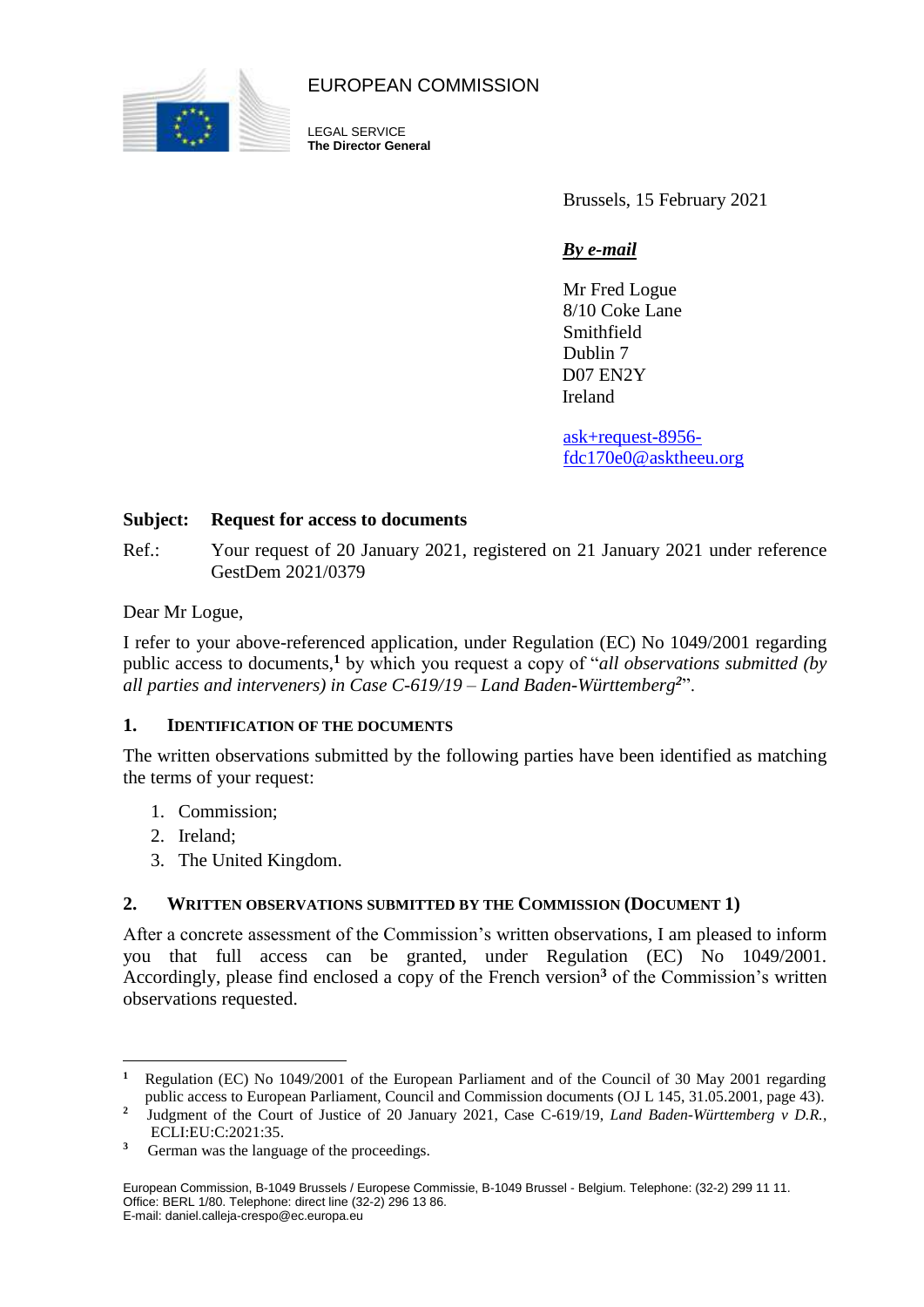You may reuse the disclosed document free of charge provided that the source is acknowledged and that you do not distort its original meaning or message. Please note that the Commission does not assume liability stemming from the reuse.

# **3. WRITTEN OBSERVATIONS SUBMITTED BY THE THIRD PARTIES (DOCUMENTS 2 AND 3)**

As far as the written observations of the other parties are concerned, the Commission has consulted the authors of the respective documents on their disclosure, in accordance with Article 4(4) of Regulation (EC) No 1049/2001. Following these consultations, I would like to inform you that:

- the lawyers acting on behalf of the Government of Ireland have agreed to the disclosure of their written observations (documents 2);
- the lawyers acting on behalf of the Government of the United Kingdom have not replied to the Commission's consultation (document 3).

Regarding the document for which the Commission has not received a reply (document 3), I would like to inform you that access can be granted in accordance with Regulation (EC) No 1049/2001.

In fact, the Court of Justice has recognised in its judgment in Joined Cases C-514/07P, C-528/07P and C-532/07P that, in cases where the proceedings have been closed by a decision of the Court there are no longer grounds for presuming that disclosure of the pleadings would undermine those proceedings.**<sup>4</sup>**

Since Case C-619/19 is now closed, and in the absence of an objection from the lawyers acting on behalf of the party, I conclude that access can also be granted to the relevant documents in accordance with Regulation (EC) No 1049/2001.

Please note that some personal data has been deleted, in accordance with Article 4 (l)(b) of Regulation (EC) No 1049/2001, as explained in point 4 below.

Accordingly, you will find enclosed a copy of the original versions of documents 2 and 3 in English, expunged of personal data.

The disclosed documents were transmitted by the Court of Justice to the Commission in its capacity as participant in the court proceedings. Access to them is granted for information only and they cannot be re-used without the agreement of the originators, who may hold the copyright on them. They do not reflect the position of the Commission and cannot be quoted as such.

## **4. PROTECTION OF PERSONAL DATA (DOCUMENTS 2 AND 3)**

 $\overline{a}$ 

As stated above, some personal data has been redacted in the disclosed documents *i.e.* the contact details of the lawyers representing Ireland and the United Kingdom in documents 2 and 3, as well as the office number and handwritten signature of the lawyer representing the United Kingdom in document 3.

According to Article 4(1)(b) of Regulation (EC) No 1049/2001 *"[t]he institutions shall refuse access to a document where disclosure would undermine the protection of: [...](b) privacy and the integrity of the individual, in particular in accordance with Community legislation regarding the protection of personal data"*.

**<sup>4</sup>** Judgment of the Court of Justice of 21 September 2010, Joined Cases C-514/07P, C-528/07P and C-532/07P*, Sweden and Others v API and Commission*, ECLI:EU:C:2010:541, paragraphs 130 and 131.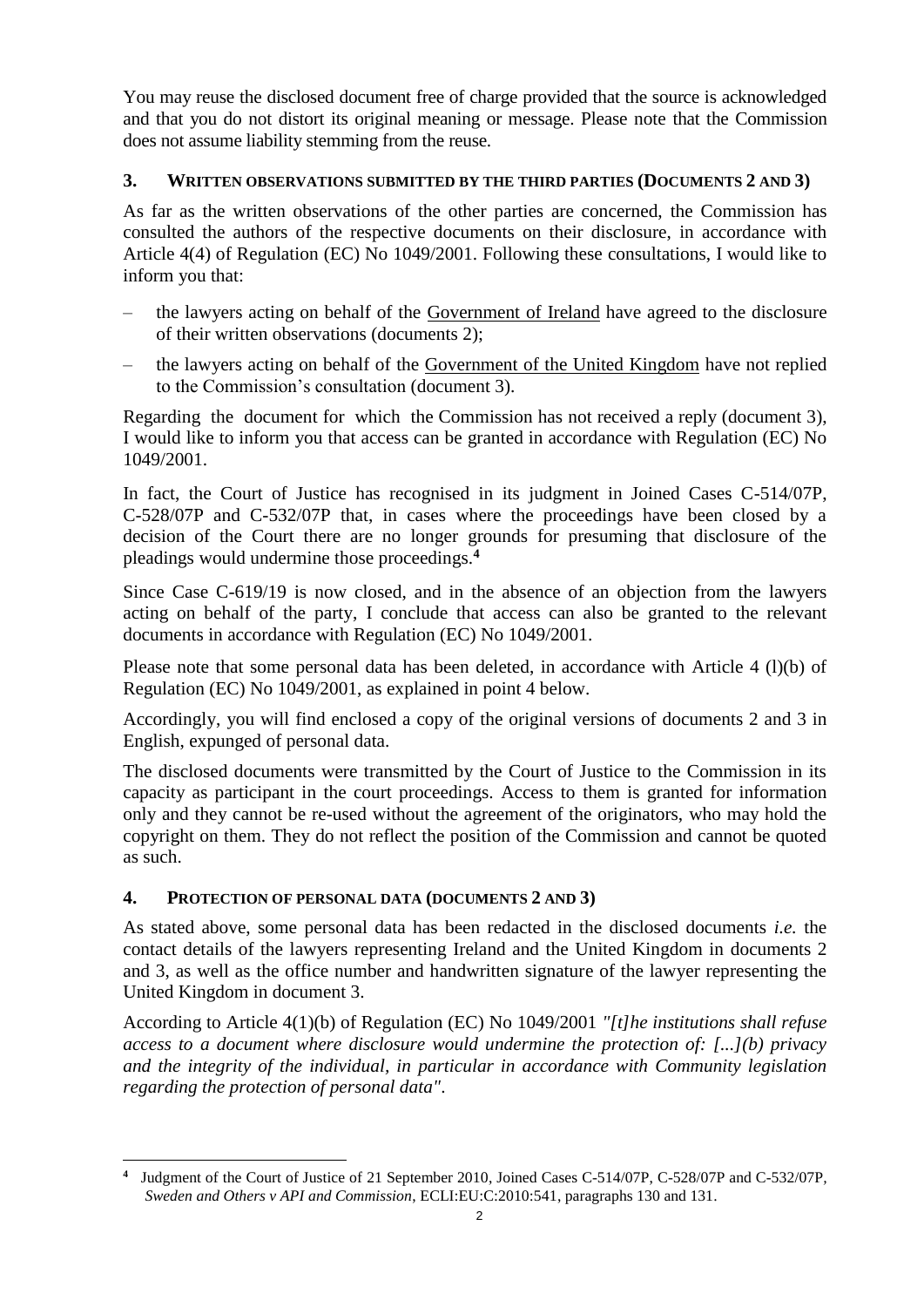As the Court of Justice has ruled, when access to documents is requested containing personal data, the Data Protection Regulation, i.e. Regulation (EU) No 2018/1725**<sup>5</sup>** , becomes fully applicable.**<sup>6</sup>**

Article 3(1) of Regulation (EU) No 2018/1725 provides that personal data *"means any information relating to an identified or identifiable natural person [...]"*. The Court of Justice has specified that any information, which by reason of its content, purpose or effect, is linked to a particular person is to be considered as personal data.**<sup>7</sup>**

Furthermore, in its judgment in Joined Cases C-465/00, C-138/01 and C-139/01 the Court has confirmed that *"there is no reason of principle to justify excluding activities of a professional nature […] from the notion of private life"***<sup>8</sup>** . On this basis, the contact details of the lawyers representing Ireland and the United Kingdom (documents 2 and 3), as well as the office number and handwritten signature of the lawyer representing the United Kingdom (document 3) have been deleted, since it constitutes personal data in the meaning of Article 3(1) of Regulation (EU) No 2018/1725.

Pursuant to Article 9(1)(b) of Regulation (EU) No 2018/1725, *"personal data shall only be transmitted to recipients established in the Union other than Union institutions and bodies if '[t]he recipient establishes that it is necessary to have the data transmitted for a specific purpose in the public interest and the controller, where there is any reason to assume that the data subject's legitimate interests might be prejudiced, establishes that it is proportionate to transmit the personal data for that specific purpose after having demonstrably weighed the various competing interests"*.

Only if these conditions are met and the processing constitutes lawful processing in accordance with the requirements of Article 5 of Regulation (EU) No 2018/1725, can the transmission of personal data occur.

According to Article 9(l)(b) of Regulation (EU) No 2018/1725, the European Commission has to examine the further conditions for a lawful processing of personal data only if the first condition is fulfilled, namely if the recipient has established that it is necessary to have the data transmitted for a specific purpose in the public interest. It is only in this case that the European Commission has to examine whether there is a reason to assume that the data subject's legitimate interests might be prejudiced and, in the affirmative, establish the proportionality of the transmission of the personal data for that specific purpose after having demonstrably weighed the various competing interests.

In your request, you do not put forward any arguments to establish the necessity to have the data transmitted for a specific purpose in the public interest. Therefore, the European Commission does not have to examine whether there is a reason to assume that the data subject's legitimate interests might be prejudiced.

 $\overline{a}$ 

**<sup>5</sup>** Regulation (EU) 2018/1725 of the European Parliament and of the Council of 23 October 2018 on the protection of natural persons with regard to the processing of personal data by the Union institutions, bodies, offices and agencies and on the free movement of such data, and repealing Regulation (EC) No 45/2001 and Decision No 1247/2002/EC (OJ L 205 of 21.11.2018, page 39).

**<sup>6</sup>** Judgment of the Court of Justice of 29 June 2010, Case C-28/08P, *European Commission* v *The Bavarian Lager Co. Ltd,* ECLI:EU:C:2010:378, paragraphs 59 and 63. Whereas this judgment specifically related to Regulation (EC) No 45/2001 of the European Parliament and of the Council of 18 December 2000 on the protection of individuals with regard to the processing of personal data by the Community institutions and bodies and on the free movement of such data, the principles set out therein are also applicable under the new data protection regime established by Regulation (EC) 2018/1725.

**<sup>7</sup>** Judgment of the Court of Justice of 20 December 2017, Case C-434/16, *Peter Nowak v Data Protection Commissioner*, [ECLI:EU:C:2017:994,](http://curia.europa.eu/juris/document/document.jsf?text=&docid=198059&pageIndex=0&doclang=FR&mode=lst&dir=&occ=first&part=1&cid=1260629) paragraphs 33-35.

**<sup>8</sup>** Judgment of the Court of Justice of 20 May 2003, Joined Cases C-465/00, C-138/01 and C-139/01, *Rechnungschof and Others v Österreichischer rundfund*, ECLI:EU:C:2003:294, paragraph 73.